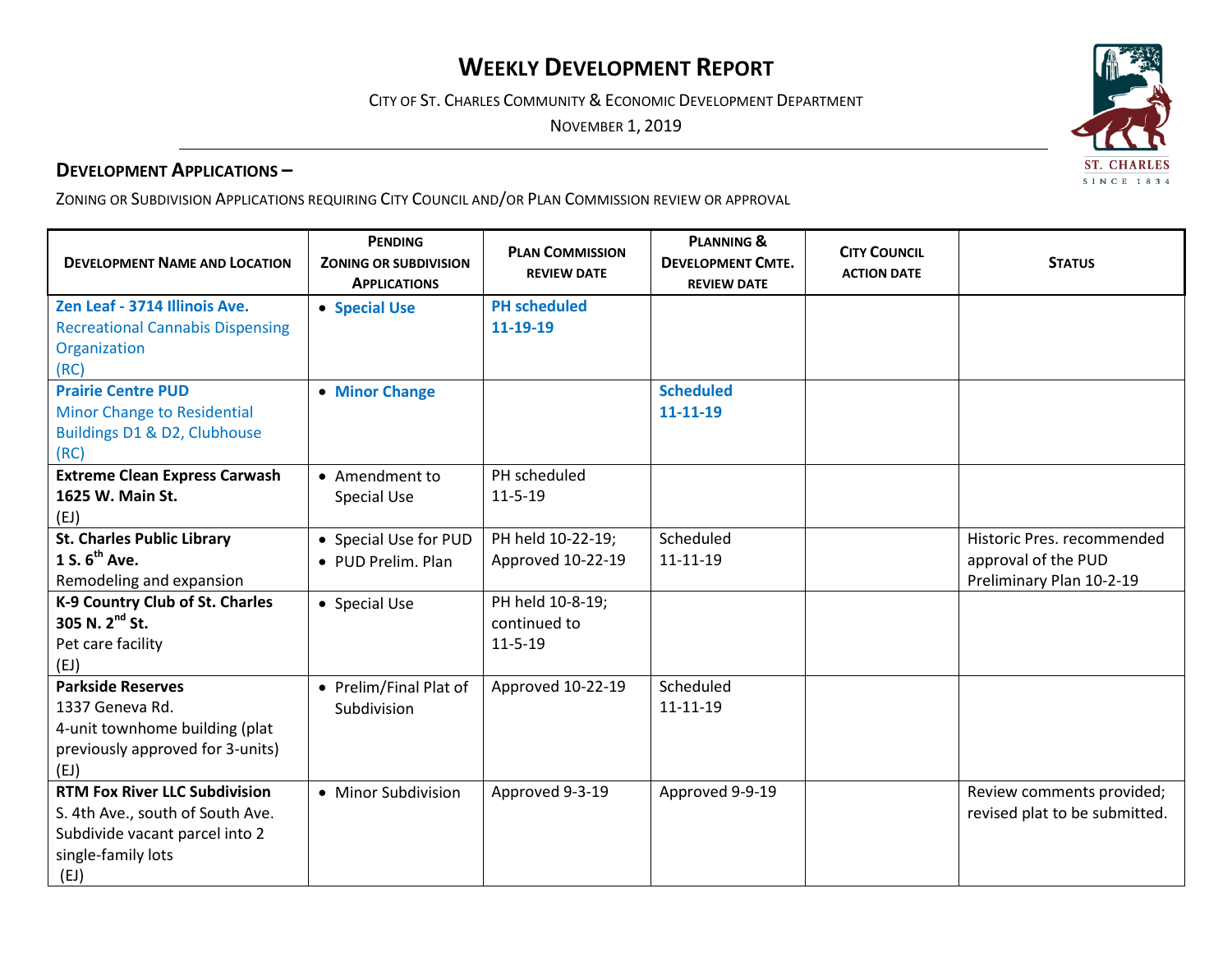| <b>DEVELOPMENT NAME AND LOCATION</b>                                                                                          | <b>PENDING</b><br><b>ZONING OR SUBDIVISION</b><br><b>APPLICATIONS</b>                                                      | <b>PLAN COMMISSION</b><br><b>REVIEW DATE</b>                                                   | <b>PLANNING &amp;</b><br><b>DEVELOPMENT CMTE.</b><br><b>REVIEW DATE</b> | <b>CITY COUNCIL</b><br><b>ACTION DATE</b> | <b>STATUS</b>                                    |
|-------------------------------------------------------------------------------------------------------------------------------|----------------------------------------------------------------------------------------------------------------------------|------------------------------------------------------------------------------------------------|-------------------------------------------------------------------------|-------------------------------------------|--------------------------------------------------|
| <b>Smith Road Estates (Brook Toria)</b><br>NW Corner of Smith Rd. &<br><b>Pheasant Trail</b><br>16 single family lots<br>(EJ) | • Annexation<br>• Map Amendment<br>• Special Use for PUD<br>• PUD Prelim. Plan<br>• Final Plat of Sub.<br>• PUD Final Plan | PH held and<br>continued 7-17-18;<br>Continued PH held<br>and closed, Approved<br>$8 - 7 - 18$ | Approved 8-13-18                                                        |                                           | <b>Revised plans submitted,</b><br>under review. |
| <b>Legacy Business Center PUD-</b><br><b>East Side Retail Center</b><br>Commercial outlots along Kirk Rd.<br>(RC)             | • Special Use<br>(PUD Amendment)<br>• Preliminary Plan                                                                     | Approved 4-16-19                                                                               | Approved 5-20-19<br>(Gov't Ops)                                         |                                           | <b>Revised plans submitted,</b><br>under review. |

# **GENERAL AMENDMENT APPLICATIONS** - TEXT AMENDMENTS TO THE ZONING ORDINANCE

| <b>APPLICATION</b>                        | <b>APPLICATION FILED BY</b> | <b>PLAN COMMISSION</b><br><b>REVIEW DATE</b> | <b>PLANNING &amp;</b><br><b>DEVELOPMENT CMTE.</b><br><b>REVIEW DATE</b> | <b>CITY COUNCIL</b><br><b>ACTION DATE</b> | <b>STATUS</b> |
|-------------------------------------------|-----------------------------|----------------------------------------------|-------------------------------------------------------------------------|-------------------------------------------|---------------|
| Ch. 17.16, 17.20                          | <b>Healthway Services</b>   | <b>PH</b> scheduled                          |                                                                         |                                           |               |
| <b>Allow Recreational Cannabis</b>        | of West Illinois, LLC       | 11-19-19                                     |                                                                         |                                           |               |
| <b>Dispensing Organization as Special</b> |                             |                                              |                                                                         |                                           |               |
| Use in M-2 District                       |                             |                                              |                                                                         |                                           |               |
| Ch. 17.04 Administration                  | City Staff                  | PH scheduled                                 |                                                                         |                                           |               |
| Findings of Fact &                        |                             | $11 - 5 - 19$                                |                                                                         |                                           |               |
| Recommendations                           |                             |                                              |                                                                         |                                           |               |
| Ch. 17.14                                 | John Karatheodore           | PH held 10-8-19;                             |                                                                         |                                           |               |
| Allow Pet Care Facilities in CBD-1        |                             | continued to                                 |                                                                         |                                           |               |
| <b>District</b>                           |                             | $11 - 5 - 19$                                |                                                                         |                                           |               |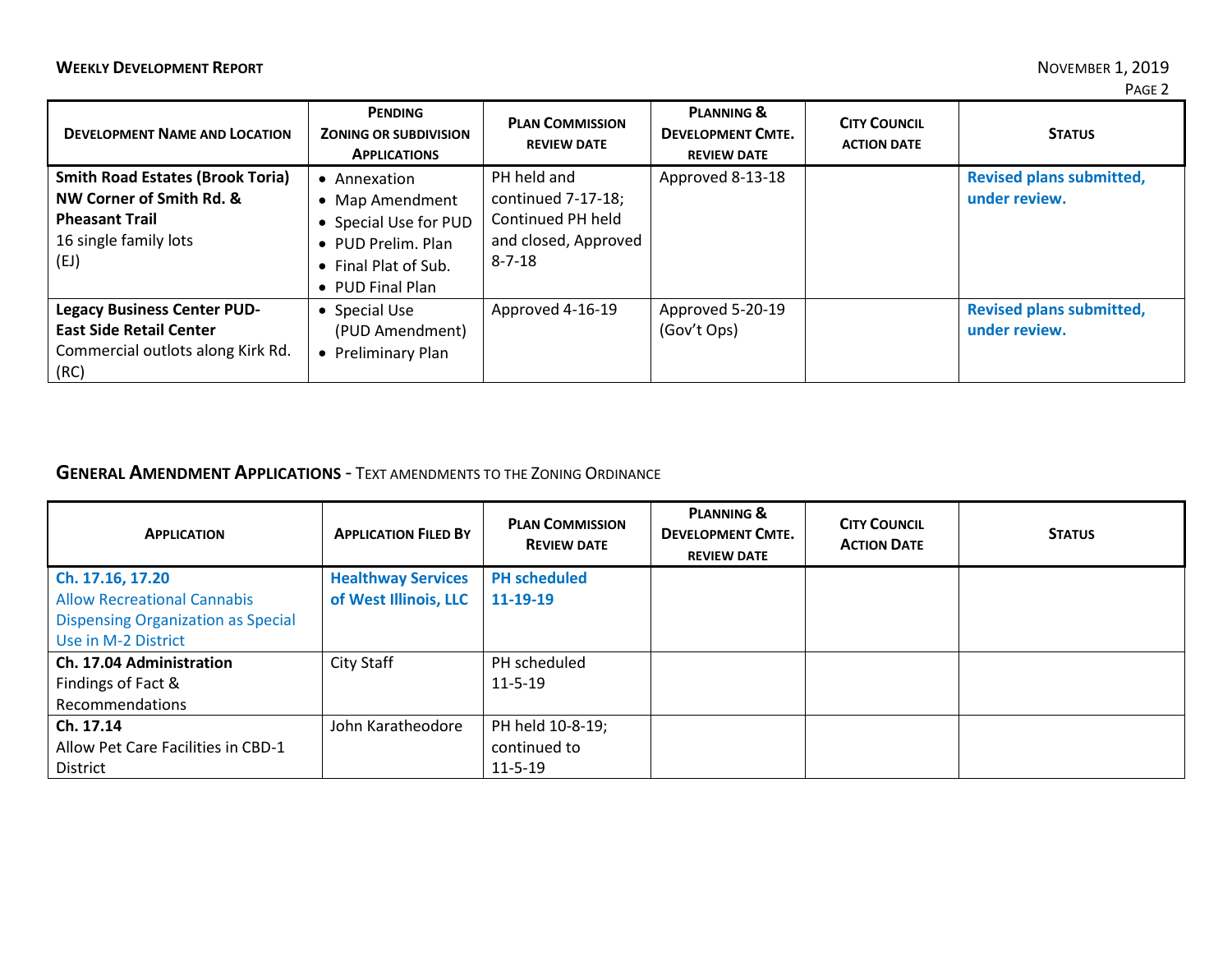## **FINAL PLATS OF SUBDIVISION** – PLATS SUBMITTED FOR CITY COUNCIL APPROVAL AND RECORDING

| <b>DEVELOPMENT NAME AND LOCATION</b>      | <b>PLAN COMMISSION</b><br><b>REVIEW DATE</b> | <b>PLANNING AND</b><br><b>DEVELOPMENT CMTE.</b><br><b>REVIEW DATE</b> | <b>CITY COUNCIL</b><br><b>APPROVAL DATE</b> | <b>FINAL PLAT</b><br><b>RECORDING</b><br><b>DEADLINE</b> | <b>STATUS</b>                    |
|-------------------------------------------|----------------------------------------------|-----------------------------------------------------------------------|---------------------------------------------|----------------------------------------------------------|----------------------------------|
| <b>Cityview</b>                           | N/A                                          | Approved 6-11-18                                                      | Approved 9-17-18                            | $9 - 17 - 20$                                            | <b>Mylar at County Clerk for</b> |
| 895 Geneva Rd.                            |                                              |                                                                       |                                             |                                                          | signature.                       |
| 4-lot single-family subdivision           |                                              |                                                                       |                                             |                                                          |                                  |
| <b>Crystal Lofts Townhomes</b>            | Approved 9-4-18                              | Approved 9-17-18                                                      | Approved 11-5-18                            | $11 - 5 - 20$                                            | Mylar submitted for City         |
| 214 S. $13^{th}$ Ave.                     |                                              |                                                                       |                                             |                                                          | signatures. Waiting for          |
| Subdivision of Phase 1                    |                                              |                                                                       |                                             |                                                          | financial guarantee.             |
| <b>Baker Field / Fifth St Subdivision</b> | Approved 7-2-19                              | Approved 7-8-19                                                       | Approved 7-15-19                            | $7 - 15 - 21$                                            | Mylar submitted for City         |
| 900 S. $5^{th}$ St.                       |                                              |                                                                       |                                             |                                                          | signatures.                      |
| 3-lot single-family subdivision           |                                              |                                                                       |                                             |                                                          |                                  |